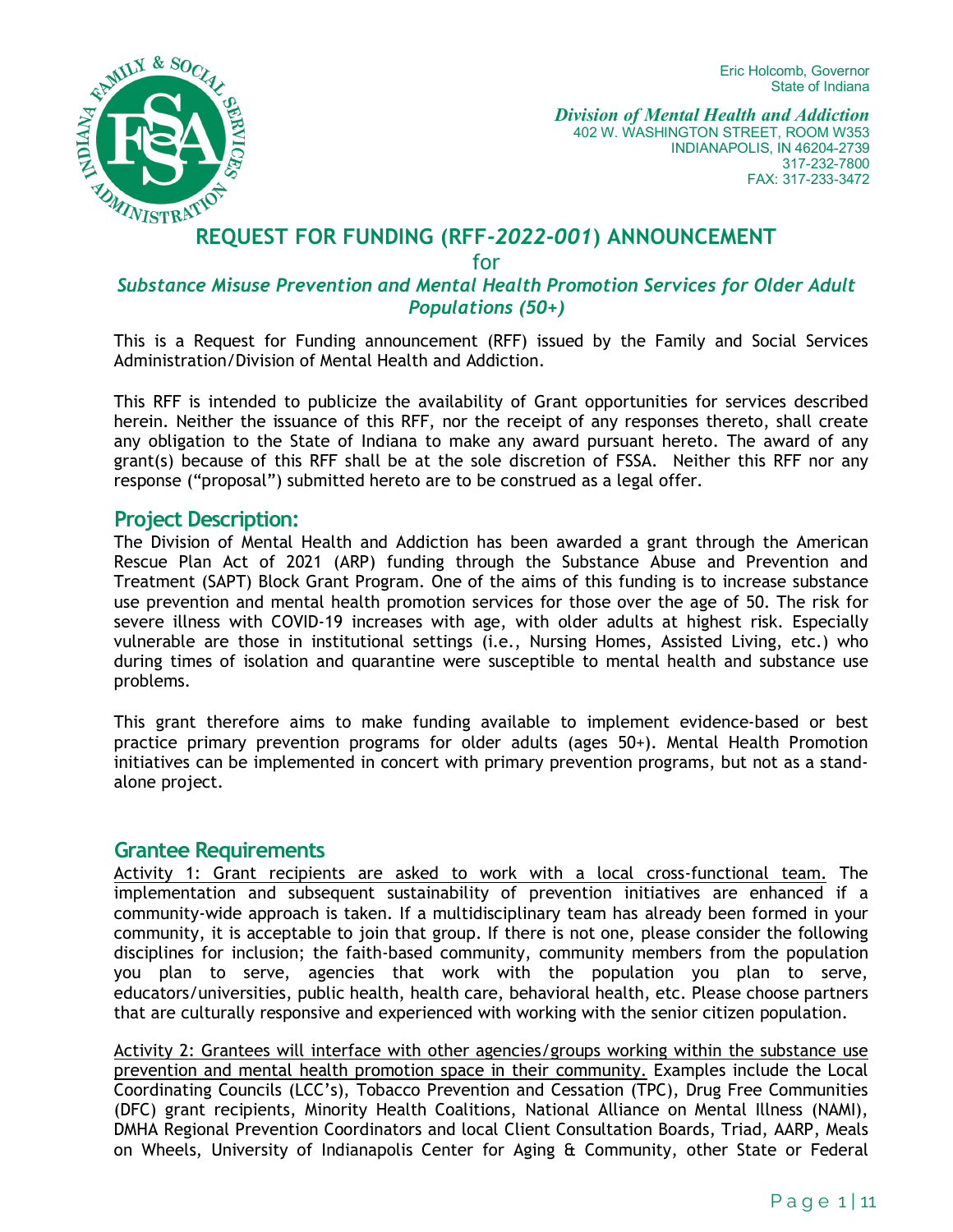prevention grand awardees, etc.

Activity 3: Grantees will attend DMHA-sponsored training on the Strategic Prevention Framework (SPF) and other foundational prevention skills and mental health promotion training throughout the grant period. Technical assistance and training will be made available to ensure successful outcomes.

Activity 4: Evaluation and reporting requirements. Grantees must: 1) provide monthly and periodic oral updates, as requested by DMHA. quarterly reports to DMHA; 2) participate in the evaluation of this program; and 3) provide

 consequences due to COVID and are one of the sub-populations in greatest need of substance use Activity 5: Innovation & Creativity required. Although the senior population has experienced dire prevention services and mental health promotion activities, they can be one of the hardest groups to reach. Contributing factors such as isolation, depression, anxiety, diminished physical abilities, being quarantined, etc., can limit an agency's access to these individuals. Therefore, grantees are expected to offer non-traditional, creative approaches for engaging those 50 and over.

Activity 6: Program Coordinator. Organizations will be expected to employ a professional older adult staff member with lived experiences to assist with the implementation of this funding initiative.

#### **Project Timeline**

\*Subject to change\*

 **January 26, 2022** RFF answers sent to respondents **January 7, 2022** RFF released **January 19, 2022** RFF questions due **February 11, 2022** RFF proposals due back **March 1, 2022 Notify Grantees of Awarded Funds**<br> **July 1, 2022 Grant effective date** Grant effective date

Any questions regarding this RFF must be submitted in electronic format to [Prevention@fssa.IN.gov](mailto:Prevention@fssa.IN.gov) no later than 5:00 p.m. Eastern Standard Time January 19, 2022.

#### **Point of Contact:**

 [Vera.Mangrum@fssa.in.gov –](mailto:Vera.Mangrum@fssa.in.gov) (317) 232-7804 Vera Mangrum, MBA, PhD Substance Misuse Prevention Program Director

 Please do not direct questions/inquiries to any other staff member of FSSA/DMHA, as this action may disqualify the applicant from further consideration for this RFF.

#### **Confidential Information:**

 Indiana Public Records Act, IC 5-14-3 et seq., and after the grant award may be viewed and/or Potential respondents are advised that materials contained in proposals are subject to the copied by any member of the public, including news agencies and competitors. Potential respondents claiming a statutory exception to the Indiana Public Records Act must place all confidential documents in a sealed envelope clearly marked "Confidential" and must indicate on the outside of their proposal envelope that confidential materials are included and, in their cover letter, specify which statutory exception provision applies. The State reserves the right to make determinations of confidentiality. If the State does not agree that the information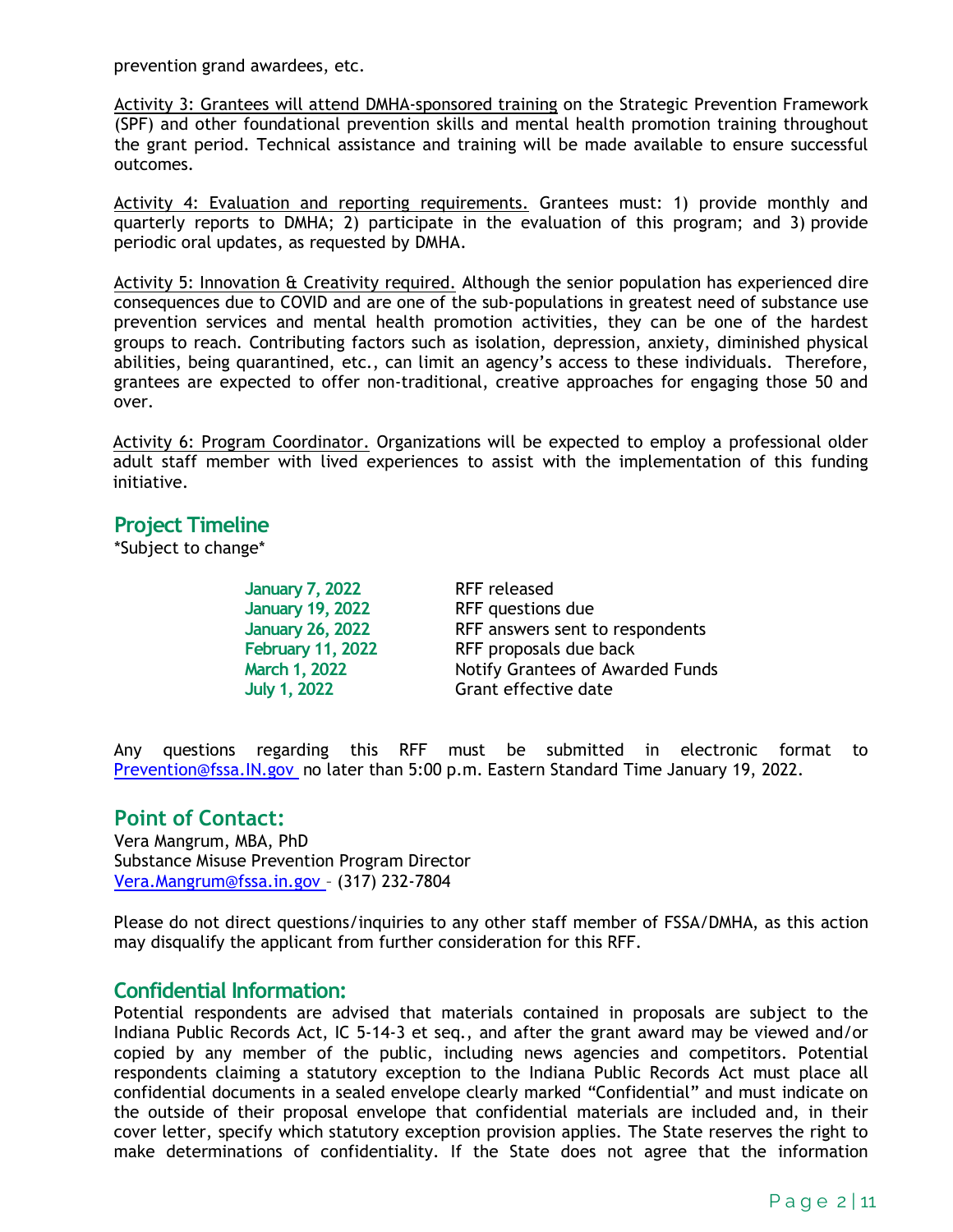designated is confidential under one of the disclosure exceptions to the Public Records Act, it may either reject the proposal or discuss its interpretation of the allowable exceptions with the respondent. If agreement can be reached, the proposal will be considered. If agreement cannot be reached, the State will remove the proposal from consideration for award and return the proposal to the respondent upon request. The State will not determine price to be confidential information.

#### **Compensation**

 for this RFF, to be as creative as possible regarding costs, as cost efficiency will be FSSA/Division of Mental Health and Addiction encourages respondents, in their proposals considered when determining grant(s) awards.

#### **Terms**

This agreement shall be for a period of twenty-four months commencing on **July 1, 2022**  (or from date of final State approval of grant), and terminating on **June 30, 2024**, and may be renewed through reapplication and new proposal, based upon available funding.

#### **Funding**

 The total funding amount available for this RFF is \$1,500,000. It is anticipated that 6 proposals will be awarded \$250,000 each for the 24-month period (\$125,000 per year).

#### **Eligible Applicants**

 DMHA for 50+ prevention services are ineligible to apply. Any nonprofit organization that is qualified as exempt from federal income taxation under 501(c)(3) of the Internal Revenue Code. Agencies currently receiving funding from

#### **PROPOSALS**

 electronic proposal no later than **February 11, 2022 @ 5:00 pm ET** via email to: Applicants interested in providing these services to FSSA/DMHA should submit an Email Address: [Prevention@fssa.IN.gov](mailto:Prevention@fssa.IN.gov) 

- Proposals received *after 5:00 p.m. ET will not be considered*.
- The email subject line should state: "*RESPONSE to RFF-2022-001: Prevention Services for Older Adults Populations."*
- $\triangleright$  Ensure that all supporting documents are attached to the e-mail.
- $\triangleright$  No more than one proposal per applicant should be submitted.
- with a telephone number and email address. **All proposals must have an**   $\triangleright$  In the cover letter please indicate the principal contact for the proposal along **electronic mailing address included.**

#### **Awardee Selection**

1) Following the application deadline, each proposal will be examined to determine compliance with the format and specified information requirements. Incomplete proposals or those exceeding the page limit or violating the requirements stated below will not be considered.

 2) Proposals will be evaluated based on the criteria outlined below. Scores for each section have been provided, and each section is deemed important.

 3) Final selection of the grant awards, however, will be made by the Division Director or designee. Contract negotiation and plan revision may be required for some proposals which are deemed fundable.

4) Proposals shall be written in 12-point font with one inch page margins.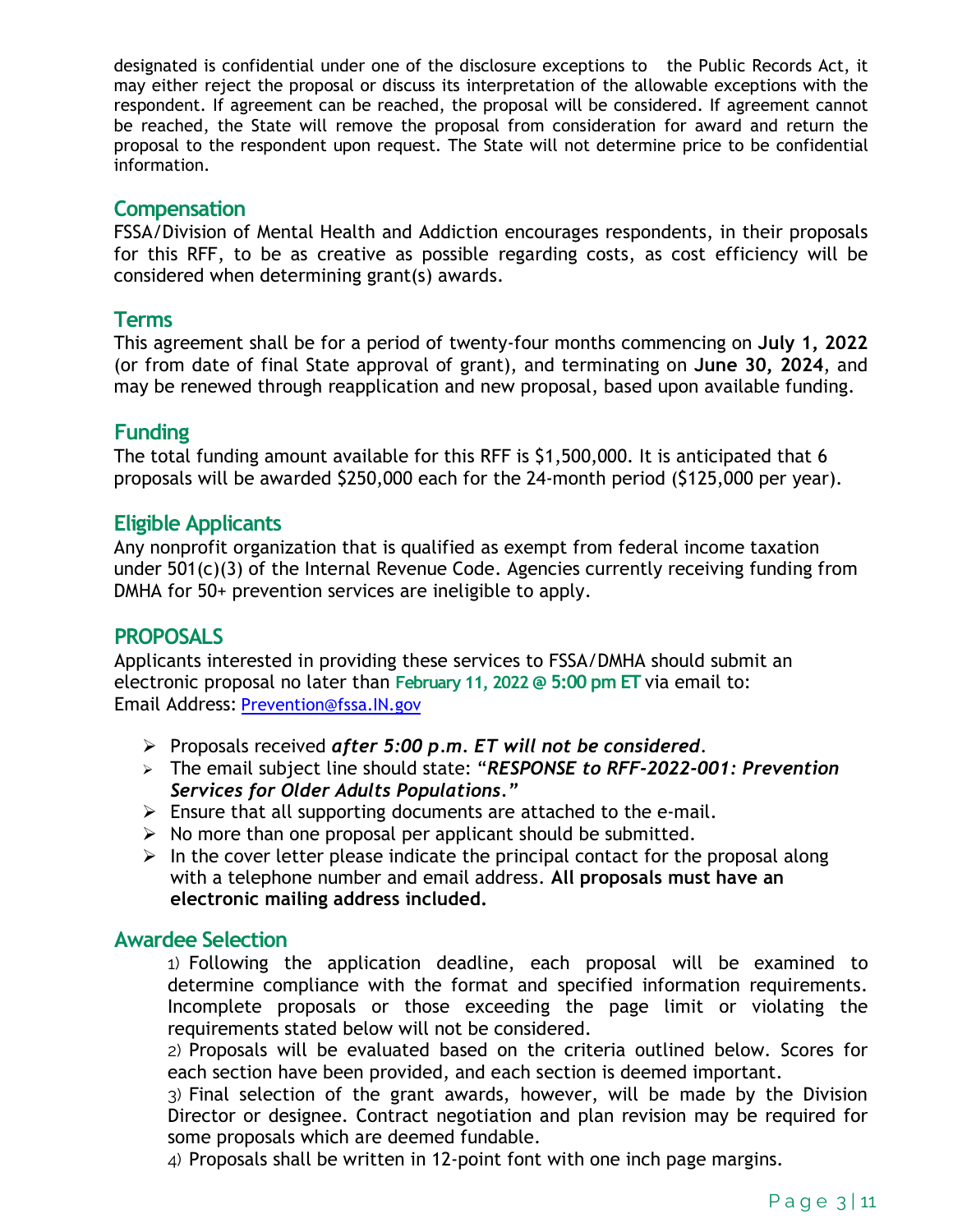| <b>Scoring Criteria / Page Requirements</b>                                                                                                                                                                                                                                                                                                                                                                          | <b>Points</b>  |
|----------------------------------------------------------------------------------------------------------------------------------------------------------------------------------------------------------------------------------------------------------------------------------------------------------------------------------------------------------------------------------------------------------------------|----------------|
| Cover Letter / One (1) page maximum<br>A letter of application signed by the Director or agency<br>board president identifying the amount of money<br>requested, proposed catchment area, and proposed<br>numbers to be served.<br>Include name, email, and phone number for the primary<br>$\bullet$<br>program contact.                                                                                            | $\overline{2}$ |
| Provide "Attachment A - Respondent Information"<br>$\bullet$<br>Attach Proof of Non-Profit Status - IRS 501(c)(3) Certificate<br>$\bullet$                                                                                                                                                                                                                                                                           | $\overline{2}$ |
| Utilizing the Strategic Prevention Framework (SPF) describe<br>each of the following.<br>Source: "A Guide to SAMHSA's Strategic Prevention Framework"                                                                                                                                                                                                                                                                |                |
| Assessment - Two (2) pages maximum<br>What is the problem? Assess the needs of the seniors in<br>your catchment area, include data that measures the levels<br>of substance misuse and related problems, contributing<br>factors (risk/protective), etc.                                                                                                                                                             | 10             |
| Capacity - Two (2) pages maximum<br>What do you have to work with? What makes your agency<br>unique especially in the substance use prevention and<br>mental health promotion space for senior citizens?<br>Describe your community's additional resources and<br>readiness to support prevention services for senior<br>citizens.<br>Provide the resume of Key Personnel involved with the                          | 10             |
| program [Note: Resumes are not counted toward page<br>maximum].                                                                                                                                                                                                                                                                                                                                                      |                |
| Planning - Two (2) pages maximum<br>Prioritize the risk and protective factors (from the<br>Assessment Phase), and to the extent possible select<br>prevention interventions that are evidence-based, describe<br>the activities you plan to implement. (See Appendix A for<br>examples).<br>Develop a logic model (using Attachment B), to support the<br>rationale for the prevention interventions selected. (See | 10             |
| Appendix B for examples of a logic model). [Note: The<br>Logic Model is not counted toward page maximum].<br>Explain potential barriers to success and ways to overcome<br>said barriers. Include your contingency plans in the event<br>you are unable to implement the activities as originally<br>planned (i.e., consequences of COVID, closures, etc.)                                                           |                |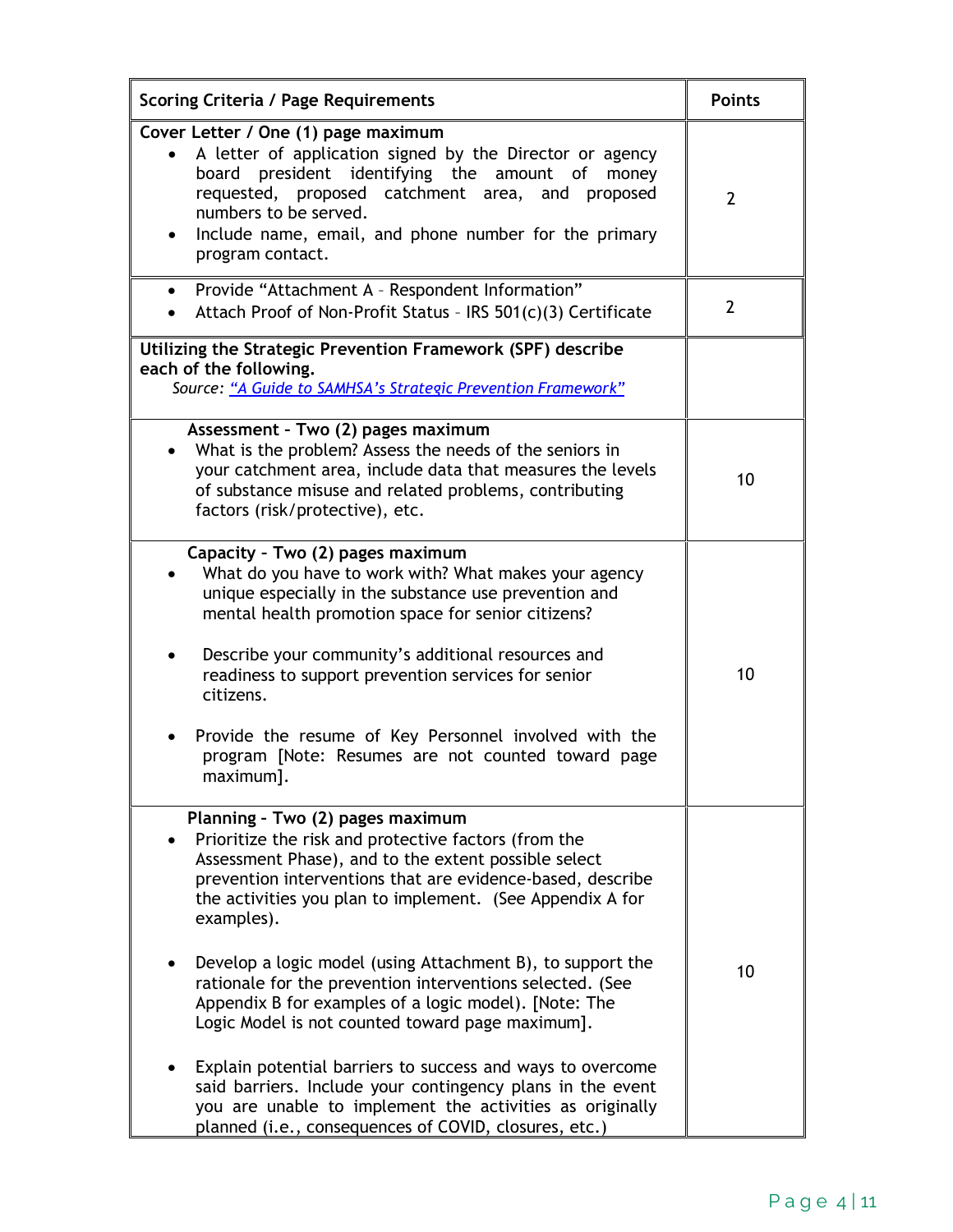| <b>Scoring Criteria / Page Requirements</b>                                                                                                                                                                                                                                                                                                                                                                                                              | <b>Points</b> |
|----------------------------------------------------------------------------------------------------------------------------------------------------------------------------------------------------------------------------------------------------------------------------------------------------------------------------------------------------------------------------------------------------------------------------------------------------------|---------------|
| Implementation - Two (2) pages maximum<br>• Lay out exactly how you will implement the selected<br>programs or practices and describe what you expect to<br>accomplish, the specific steps you will take to get there,<br>and who will be responsible for doing what.<br>For each prevention intervention, estimate the number of<br>people you plan to serve for the 24-month project period.<br>Include a timeline for implementation for the 24-month | 10            |
| project period.                                                                                                                                                                                                                                                                                                                                                                                                                                          |               |
| Evaluation - Two (2) pages maximum<br>Propose at least two SMART (Specific, Measurable,<br>Achievable, Realistic, and Timely) goals for your proposal.<br>The goals should be outcomes-driven metrics and measure<br>success/progress beyond output metrics (i.e., beyond<br>"number served" metrics).<br>Describe how outcome evaluation data will be collected, who                                                                                    | 10            |
| will collect it, where will it be stored, and how it will be used<br>to improve prevention programming.                                                                                                                                                                                                                                                                                                                                                  |               |
| Cultural Competency/Cultural Humility - Two (2) pages<br>maximum<br>Describe how your organization strives to be culturally<br>competent and how you proactively and intentionally work<br>to include disparate populations or those who have not<br>historically been served or engaged with prevention<br>initiatives.<br>Describe the activities you will engage in to increase<br>diversity, equity, and inclusion with those 50 and over.           | 10            |
| Sustainability - Two (2) pages maximum<br>How will you ensure the successes you obtained during the<br>implementation of your prevention initiatives and activities<br>will be ongoing? Describe your plan for sustaining<br>prevention outcomes after the grant funded period ends.                                                                                                                                                                     | 10            |
| Community Partners - Two (2) pages maximum                                                                                                                                                                                                                                                                                                                                                                                                               |               |
| Provide a list of local community partners you are working<br>with /or intend to work with for the completion of this<br>project. Partners should include individuals from the senior<br>population, as well as agencies that serve seniors.<br>List partners who have been contacted and describe what<br>each partner will contribute to fulfill the grant<br>requirements.                                                                            | 20            |
| Provide letters of support from partners that are fully<br>committed to this project where their letters not only                                                                                                                                                                                                                                                                                                                                        |               |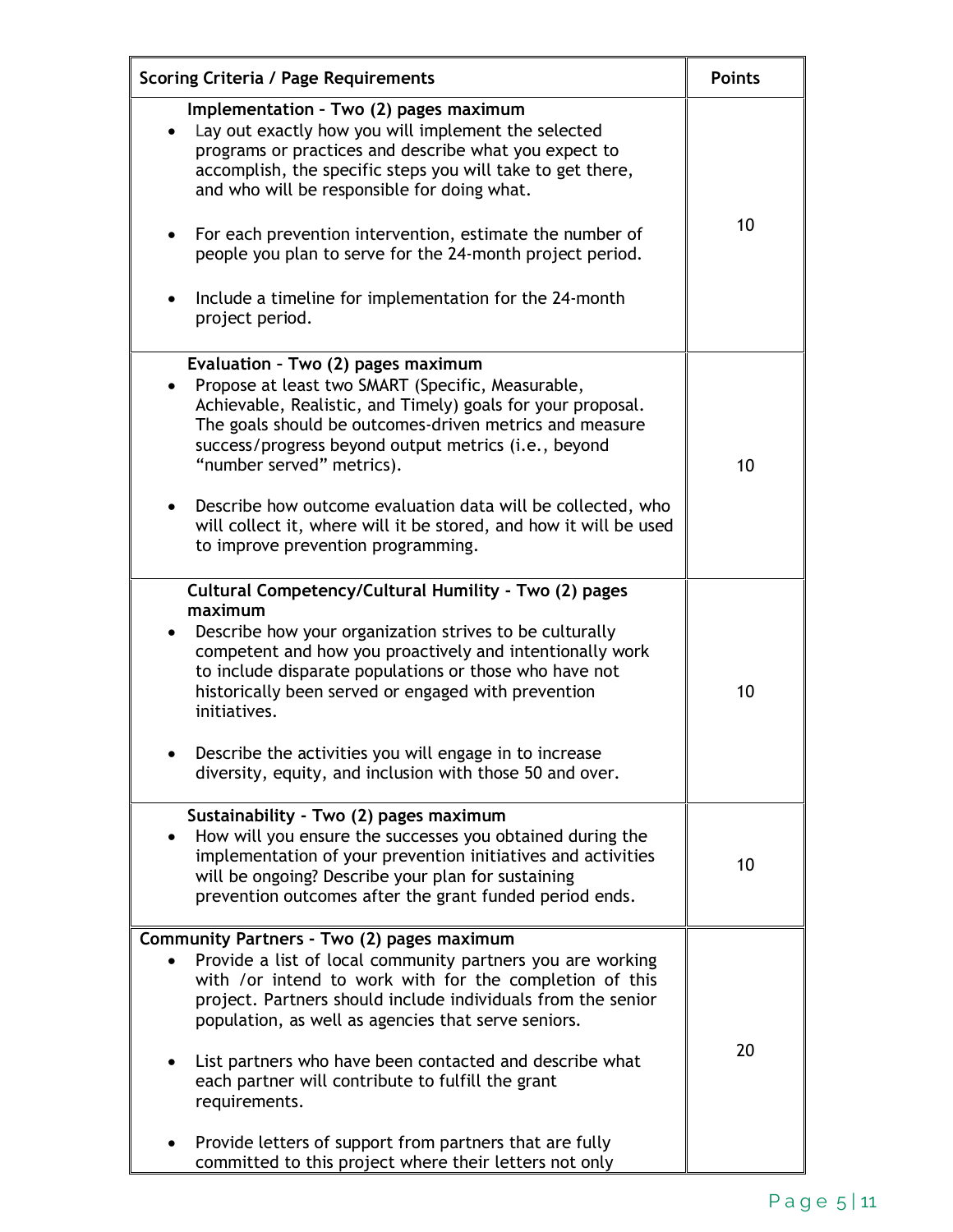| <b>Scoring Criteria / Page Requirements</b>                                                                                                                                                                                                                                               | <b>Points</b> |
|-------------------------------------------------------------------------------------------------------------------------------------------------------------------------------------------------------------------------------------------------------------------------------------------|---------------|
| indicate their support, but also the specific role they will<br>play in the proposed activities, etc. [Note: The Letters of<br>Support are not counted toward page maximum].                                                                                                              |               |
| <b>Budget Template with Budget Justification</b><br>Using Attachment C, develop a budget for your proposal.<br>Budgets should be reasonable given the number of people<br>$\bullet$<br>that will be served.<br>• Please see Appendix B for a list of activities that cannot be<br>funded. | 15            |
|                                                                                                                                                                                                                                                                                           | 109           |

#### **Proposal Requirements**

 Please e-mail your proposal to [Prevention@fssa.IN.gov](mailto:Prevention@fssa.IN.gov) no later than **February 11, 2022 @ 5:00 pm ET** 

Organize Pages as follows:

- 1. Cover Letter 1 Page
- 2. Respondent Information (Attachment A)
- 3. IRS 501(c)(3) Certificate
- 4. Strategic Prevention Framework (SPF) Phases:
	- a. Assessment 2 Pages maximum
	- b. Capacity 2 Pages maximum
		- i. Resume(s) of Key Personnel (or Job Description if not hired yet)
	- c. Planning 2 Pages maximum
		- i. Logic Model (Attachment B)
	- d. Implementation 2 Pages maximum
		- i. Timeline
	- e. Evaluation -2 Pages maximum
	- f. Cultural Competency/Cultural Humility 2 Pages maximum
	- g. Sustainability 2 Pages maximum
- 5. Community Partners 2 Pages maximum
	- a. Letters of Support
- 6. Budget Template with Budget Justification (Attachment C)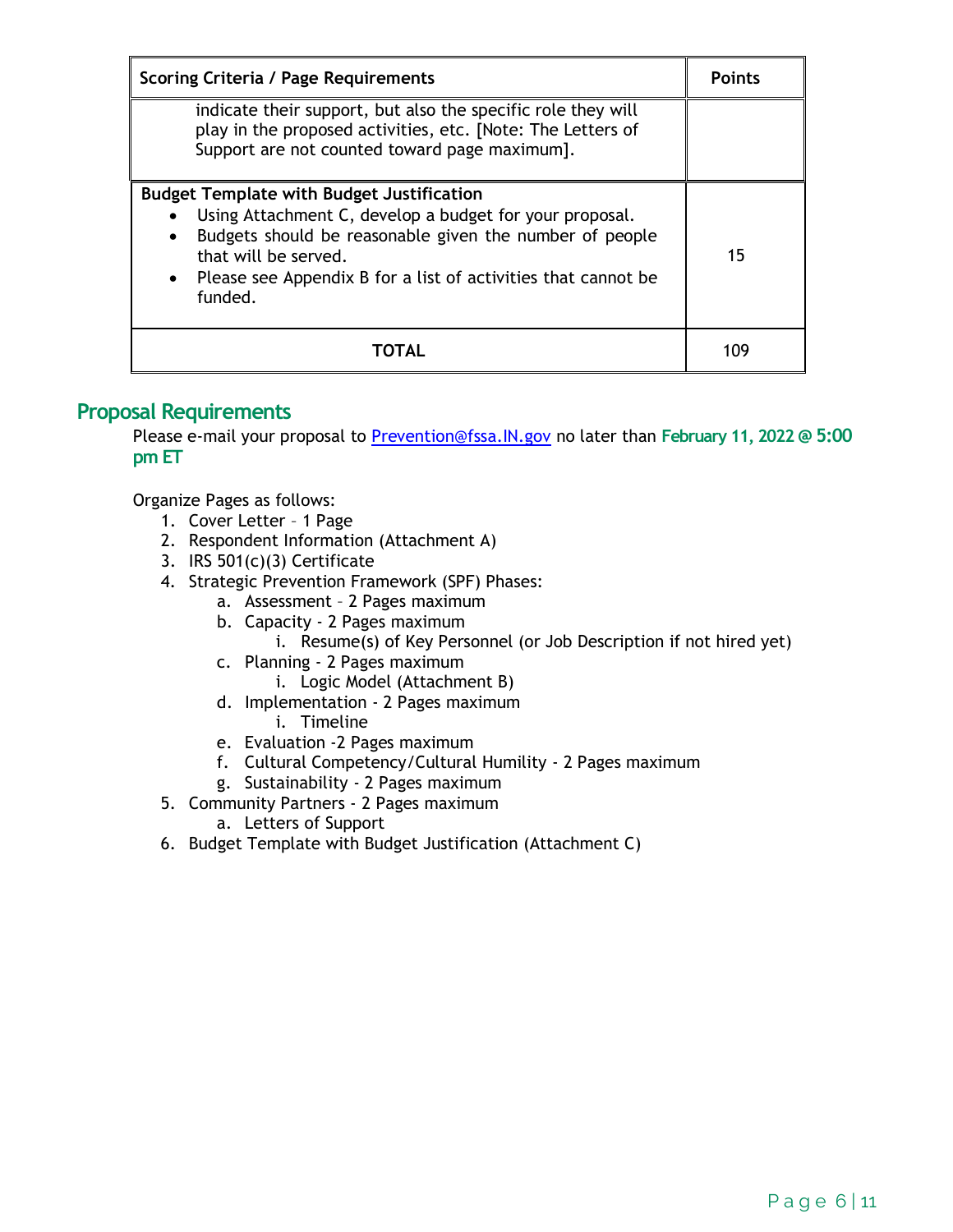#### **Appendix A: The Center for Substance Abuse Prevention (CSAP) Strategies**

 Prevention promotes the following six strategies (1): Prevention strategies have been categorized in a variety of different ways. SAMHSA/CSAP (Substance Abuse and Mental Health Services Agency / The Center for Substance Abuse

 **Information dissemination** This strategy provides awareness and knowledge of the nature and extent of substance use, abuse, and addiction and their effects on individuals, families, and communities. It also provides knowledge and awareness of available prevention programs and services. Information dissemination is characterized by one-way communication from the source to the audience, with limited contact between the two. [Note: Information dissemination alone has not been shown to be effective at preventing substance abuse.]

Examples of methods used for this strategy include the following:

- Clearinghouse and other information resource centers
- Resource Directories
- Media Campaigns
- Brochures
- Radio and Television Public Service Announcements
- Speaking Engagements
- Health Fairs

 the information dissemination strategy by the fact that interaction between the educator/ affect critical life and social skills, including decision-making, refusal skills, critical analysis (e.g., **Prevention Education** This strategy involves two-way communication and is distinguished from facilitator and the participants is the basis of its activities. Activities under this strategy aim to of media messages), and systematic judgment abilities.

Examples of methods used for this strategy include the following:

- Classroom and Small Group Sessions
- Parenting and Family Management Classes
- Peer Leader and Peer Helper Programs
- Education Programs for Youth Groups
- Groups for Children of Substance Abusers

 **Alternative Activities** This strategy provides for the participation of target populations in activities that exclude substance use. The assumption is that constructive and healthy activities offset the attraction to--or otherwise meet the needs usually filled by--alcohol and drugs and would, therefore, minimize or obviate resort to the latter. [Note: Alternative activities alone have not been shown to be effective at preventing substance abuse.]

Examples of methods used for this strategy include the following:

- Drug-free Social and Recreational Activities (i.e., Dances or Parties)
- Youth and Adult Leadership Activities
- Community Drop-in Centers
- Community Service Activities
- Mentoring Programs

 **Problem identification** and referral This strategy aims at identification of those who have indulged in illegal/age-inappropriate use of tobacco or alcohol and those individuals who have education. It should be noted, however, that this strategy does not include any activity designed indulged in the first use of illicit drugs in order to assess if their behavior can be reversed through to determine if a person is in need of treatment.

Examples of methods used for this strategy include the following:

- Driving-while-intoxicated Education Programs
- Employee Assistance Programs
- Student Assistance Programs
- Teen Courts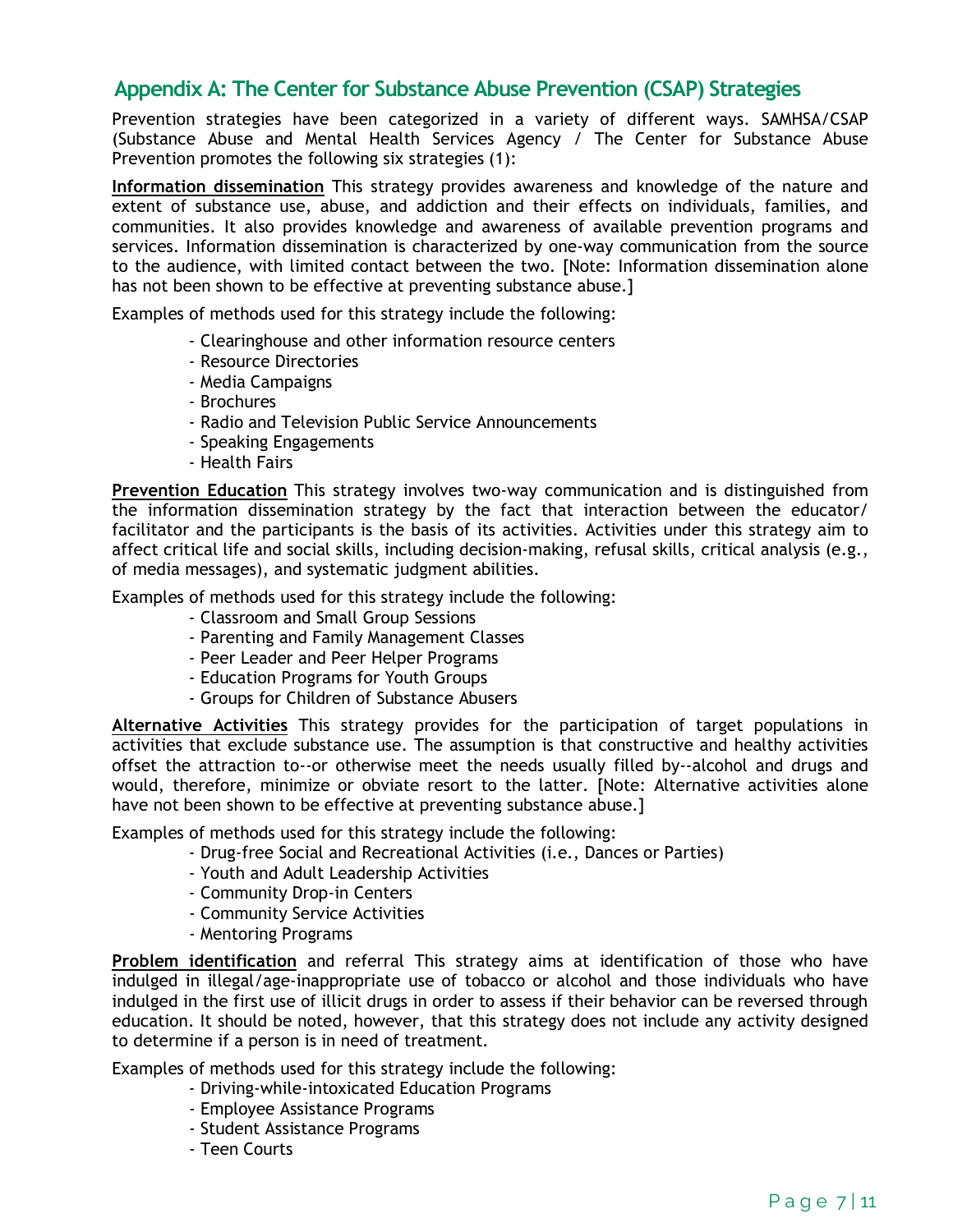**Community-based process** This strategy aims to enhance the ability of the community to more effectively provide prevention and treatment services for substance abuse disorders. Activities in this strategy include organizing, planning, enhancing efficiency and effectiveness of services implementation, interagency collaboration, coalition building, and networking.

Examples of methods used for this strategy include the following:

- Community and Volunteer Training (i.e., neighborhood action training, training of key people in the system)

- Systematic Planning

 - Multi-Agency Coordination and Collaboration (i.e., leveraging resources, developing strategic partnerships)

- Accessing Service and Funding
- Community Team building

 standards, codes, and attitudes, thereby influencing incidence and prevalence of substance abuse **Environmental Strategies** This strategy establishes, or changes written and unwritten community in the general population. This strategy is divided into two subcategories to permit distinction between activities that center on legal and regulatory initiatives and those that relate to the service and action-oriented initiatives.

Examples of methods used for this strategy include the following:

- The Establishment and Review of Drug Policies in Schools
- Technical assistance to communities to maximize local enforcement procedures governing the availability and distribution of drugs.
- The review and modification of alcohol and tobacco advertising practices
- Product pricing strategies
- Social norms strategies
- Media literacy

 *(1) These definitions are taken from the Federal Register, Volume 58, Number 60, March 31, 1993.* 

 **Resource: [Moving "The CSAP 6" Strategies to Virtual Settings](https://pttcnetwork.org/media/2290)**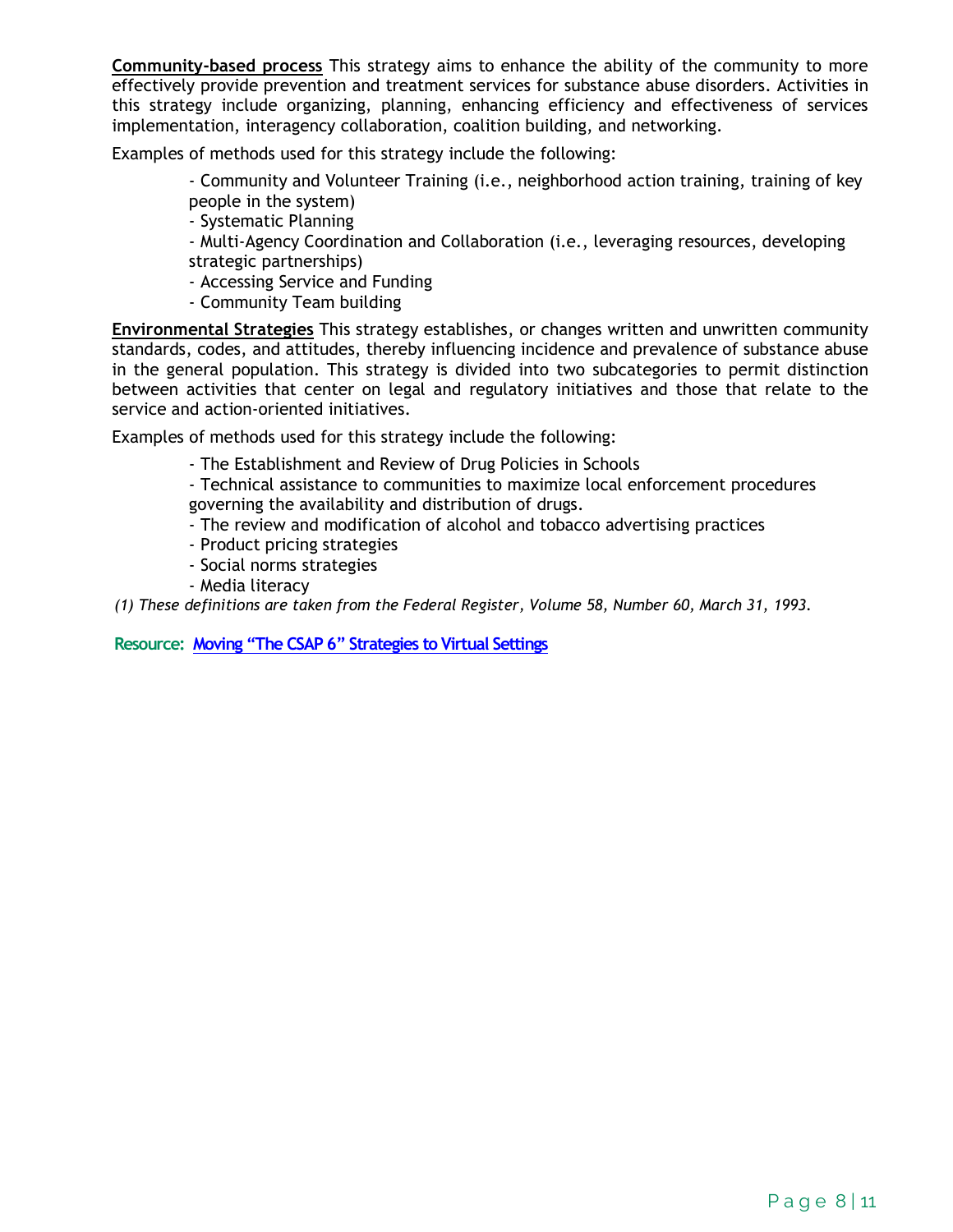# **LOGIC MODEL RESOURCE**

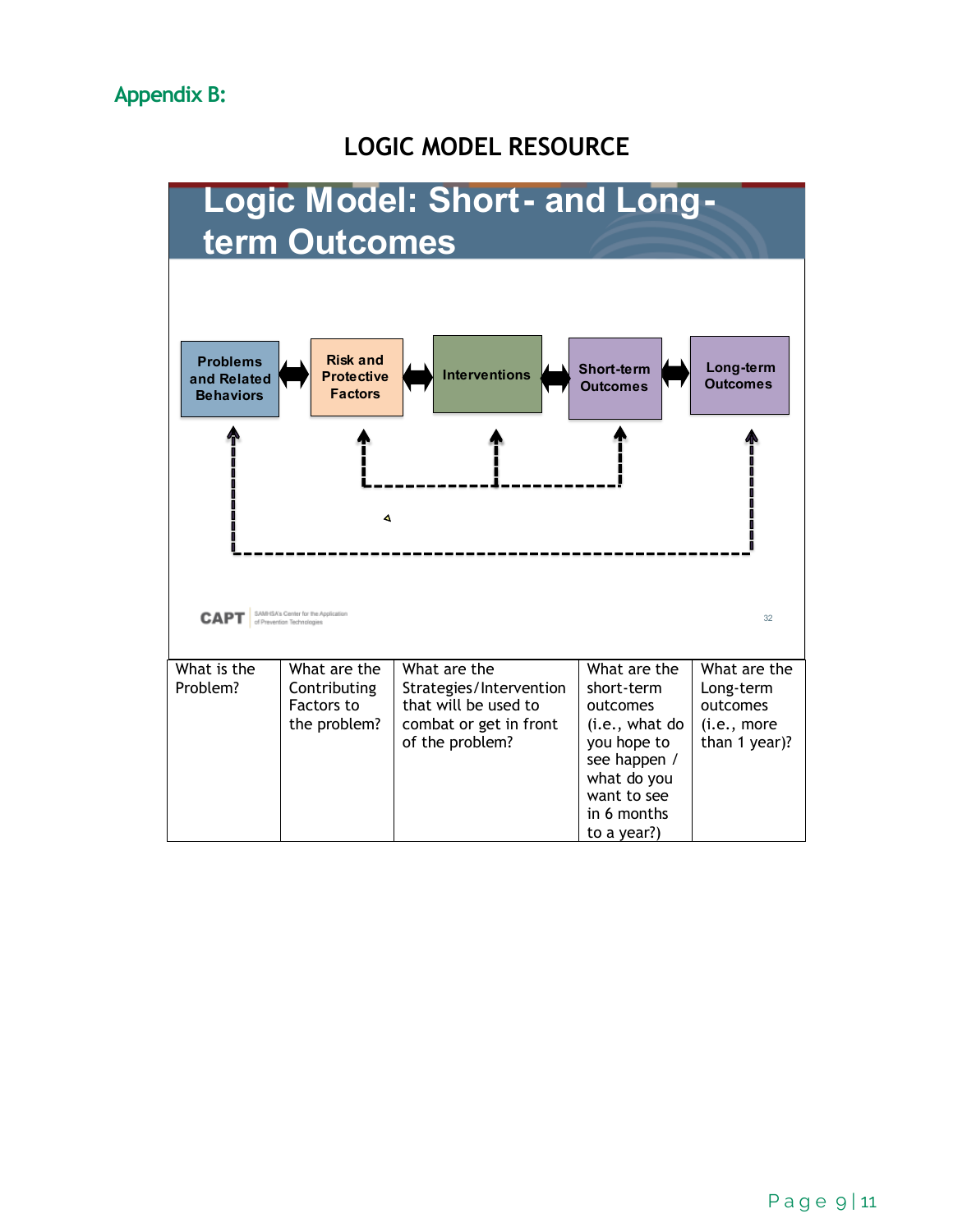